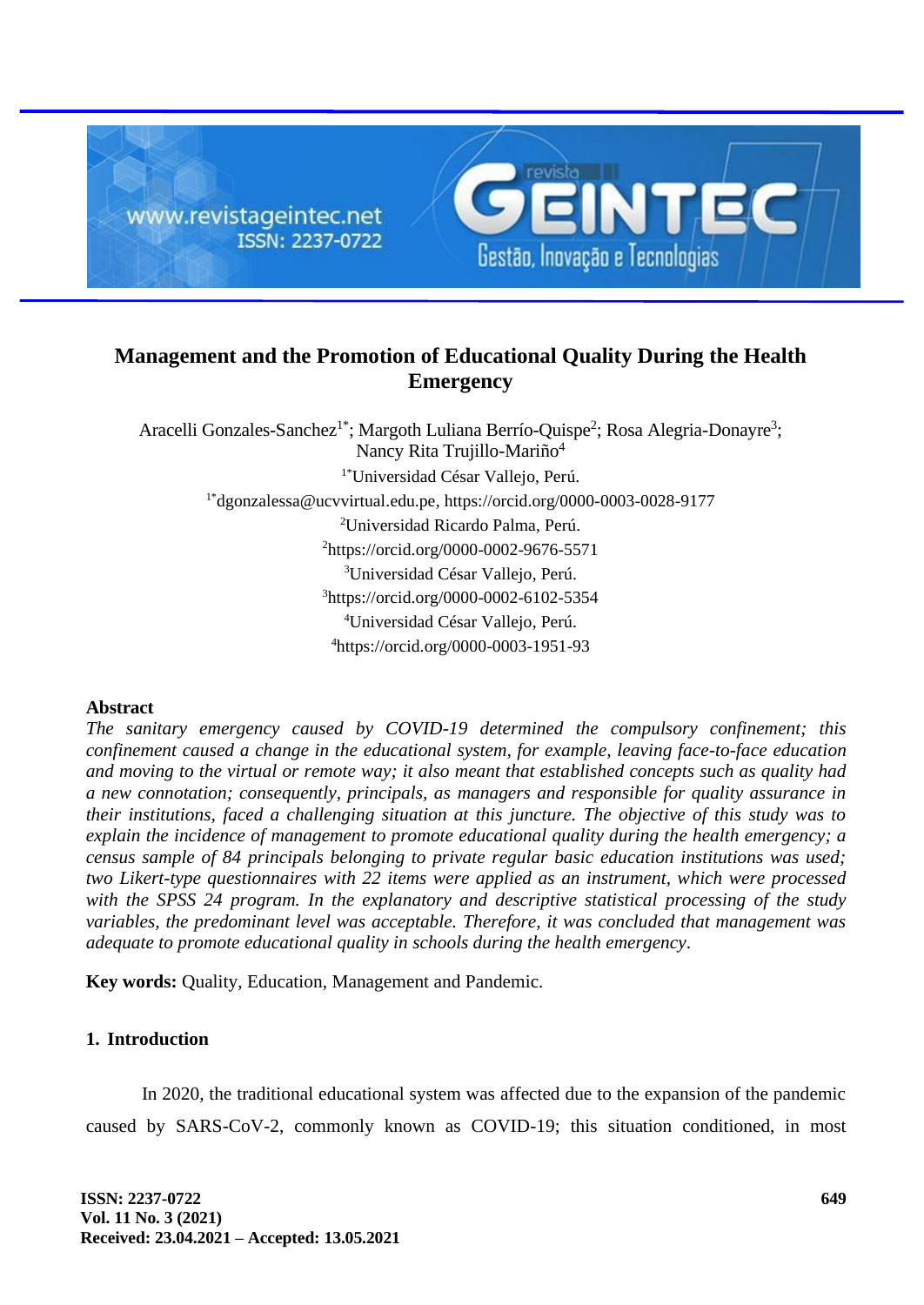countries of the world, the establishment of the sanitary emergency, originating the mandatory confinement or quarantine; due to this situation, classes could not be developed in person; then it was determined that education was remote or at a distance.

These events were a challenging situation for the directors of regular basic education (EBR), who had to implement, in their schools, actions that would allow them to provide a quality service; therefore, it is necessary to explore which are the characteristics that this new scenario represented in education? How did the sanitary emergency develop? In what conditions were teachers, students and parents able to assume this context? Multiple questions arose; however, this research considered whether, in this context, quality education could be promoted from the management point of view.

#### **2. The Health Emergency in Schools**

At this juncture, a situation similar to that of Peru, was that of Chile and El Salvador, both countries also suspended classes, having to establish contingency plans implementing educational platforms for students to access remote education (Severino-González et al., 2020); in Peru, the educational platform "Aprendo en casa" was promoted, which was complemented with radio and television broadcasts. According to Hayes et al. (2021), there were problems such as access to technology; however, there were pronouncements against the need to close them, while Taiwan continued with open schools during the first wave (Esposito et al., 2021). In different ways, the countries established their contingency plans to continue with the educational service.

The health emergency also revealed deficiencies in education, mainly digital gaps, due to the limited access to technology that made it difficult to implement remote education (Defensoria del Pueblo, 2020); This was increased by the economic difficulties caused by the pandemic, in which, according to the Ministry of Education (Minedu), a dropout rate of more than 300,000 students was estimated (Gestión, 2020); by September 2020, in an X-ray of this situation prepared by León (2021), data showed that 470,000 students had not enrolled by the end of 2020. Undoubtedly, these are worrying figures; from the directive management, dispositions were given according to the School Management Commitments (CGE) to the principals to raise awareness in their schools about the reinsertion of students, recover them and mobilize their educational community to identify them and even carry out house to house campaigns, prepare a detailed record of their students with their real situation and submit it to the Ministry of Education, whether they are public or private schools.

On the other hand, there were limitations in teachers who did not have the digital skills to adapt to this new scenario or how to produce meaningful learning experiences and achieve the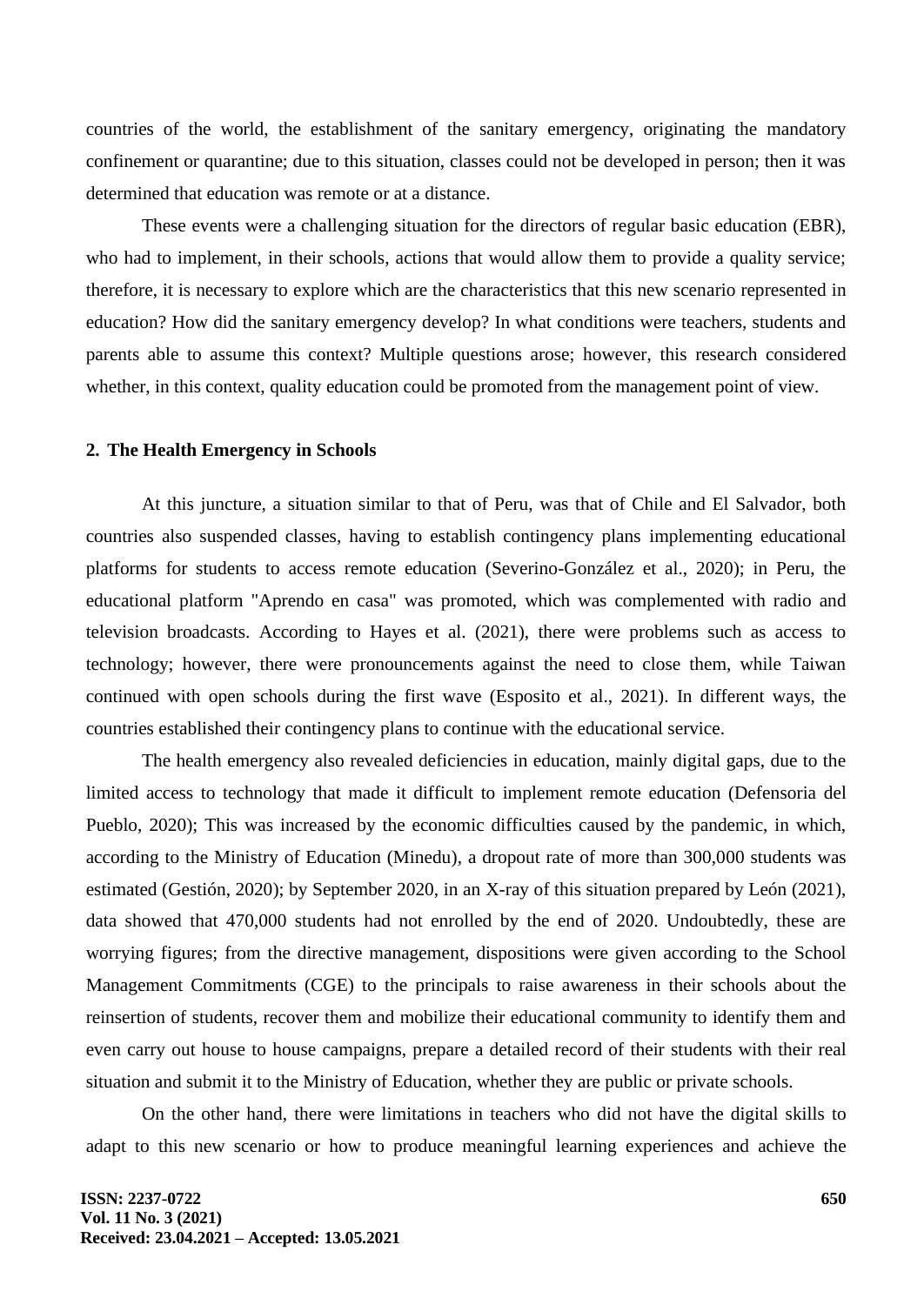expected results. It is important to indicate that this alert of the shortcomings in the use of Information and Communication Technology (ICT) had been exposed in previous studies such as those of Cózar-Gutiérrez et al. (2016), who argued the need for teachers to have skills in the use of technology; while for Villarreal-Villa et al. (2019), the appropriate use of ICT would allow the execution of more profitable learning experiences in the classroom, this implies that teachers had to keep up with the changes by training frequently to adapt to the new times (Pozos and Tejada, 2018); however, this difficulty of strengthening digital competencies was not exclusive to RBE, it was also observed in higher education, given that the authors Ocaña-Fernández et al. (2020) argued the benefits of the use of technology in the training of professionals, since efficient learning could be given.

In addition, other negative aspects that occurred in the context of health emergencies were the difficulties in communicating with families (Almodóvar-López et al., 2020) mainly harming preschool students. The closure of schools also caused stressful situations in students (Fendi et al., 2021); however, for Díaz-Barriga and Barrón-Tirado (2020), this juncture had positive aspects such as the inclusion of new educational environments and implementing innovations. In this regard, Nemec et al. (2020) studied the attitude of students in the Czech Republic in this context; they were able to manage their time properly, which in the future could be taken to face-to-face classes; while for Manzano-Sánchez et al. (2021), in Spain, 70% of students expressed dissatisfaction with the new form of education, so that the adaptation to this system was not very enthusiastic; in addition, the use of digital resources should also be extended to families in order to help their children.

Due to the above, it is inevitable to deny the difficulties faced by education; for this reason, the directive management will have a leading role; it is important to expose some definitions for this study.

### **3. Directive Management**

It is the work performed by the director of an educational institution as a manager; according to the Directive Management Manual (UNESCO, 2012), it must fulfill four aspects: 1) institutional involves the representativeness of the institution; 2) pedagogical through accompaniment and monitoring, will contribute to the development of better learning experiences; 3) administrative, includes the functional development of the institution and 4) the community where strategic alliances are materialized and the support of parents is requested (Gonzales-Sánchez et al., 2021); the main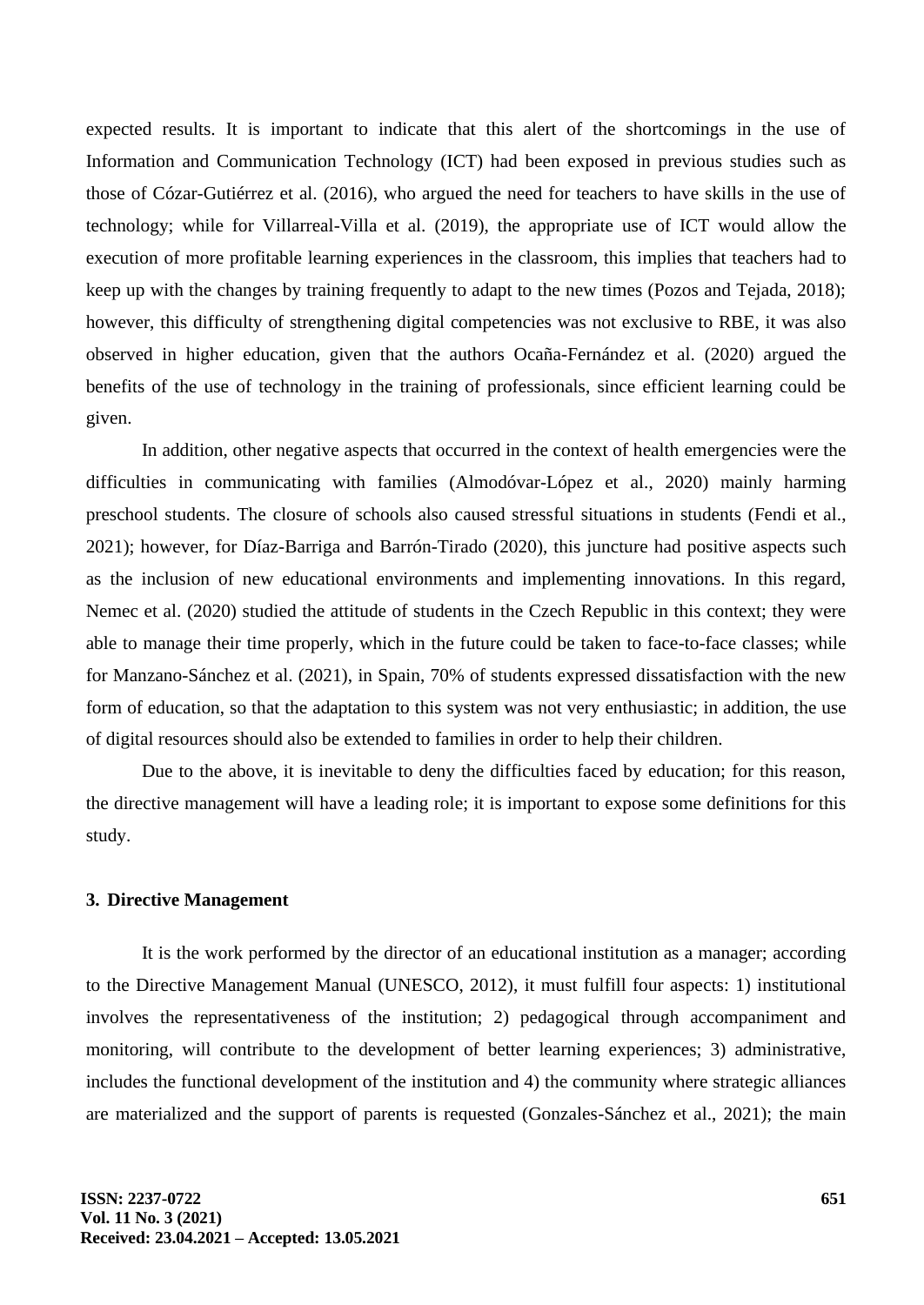objective of the directive management will be to provide a good educational service with adequate infrastructure, as well as to promote the development of good pedagogical practices.

The principal will be responsible for managing a quality education that favors the entire educational community, implementing projects or improvement plans that allow him/her to set goals and contribute to increase the effectiveness and efficiency of his/her school. It is also responsible for the professional development of teachers, for example, in Turkey, principals are mediators between the implementation of public policies in their schools and teachers; therefore, by promoting professional development, it will improve their performance in the classroom (Karacabey, 2020). In Peru, the "Marco del buen desempeño directivo" (Minedu, 2014) points out in the domain, competency 3, that he/she must ensure quality learning; to this end, he/she must adequately manage human, material and financial resources.

In addition, he/she must be a good time manager, having to avoid postponing the development of activities, which may seem tedious for his/her teachers (Debeş, 2021); it is important to specify that, in his/her work, he/she must show assertive behavior because it will contribute to the good climate of the school; likewise, he/she must be aware that his/her management style will contribute to his/her school to achieve common goals (Ucar and Dalgic, 2021).

Thus, the work of the principal was fundamental in the context of the health emergency; it is inherent to his function to comply with the Management Commitments (CGE) issued by the Ministry of Education, which are grouped into those of operation, which are commitment 3 (compliance with scheduling and programming), commitment 4 (pedagogical support and monitoring) and commitment 5 (school coexistence); those of results are commitment 1 (promotion of learning) and commitment 2 (retention of students).

In directive management, the first two were of greater concern, due to the need to prioritize the development of learning experiences in the year 2020, in addition to the limitations of teachers in the use of ICT. Fendi et al. (2021) pointed out that, in Indonesia, faced with this difficulty of teachers, principals had to assume a supervisory position to be vigilant of teachers' work and access to technological resources. Despite the multiple problems, the school had to remain in operation; the abandonment of the school further complicated the momentum of actions in its educational community.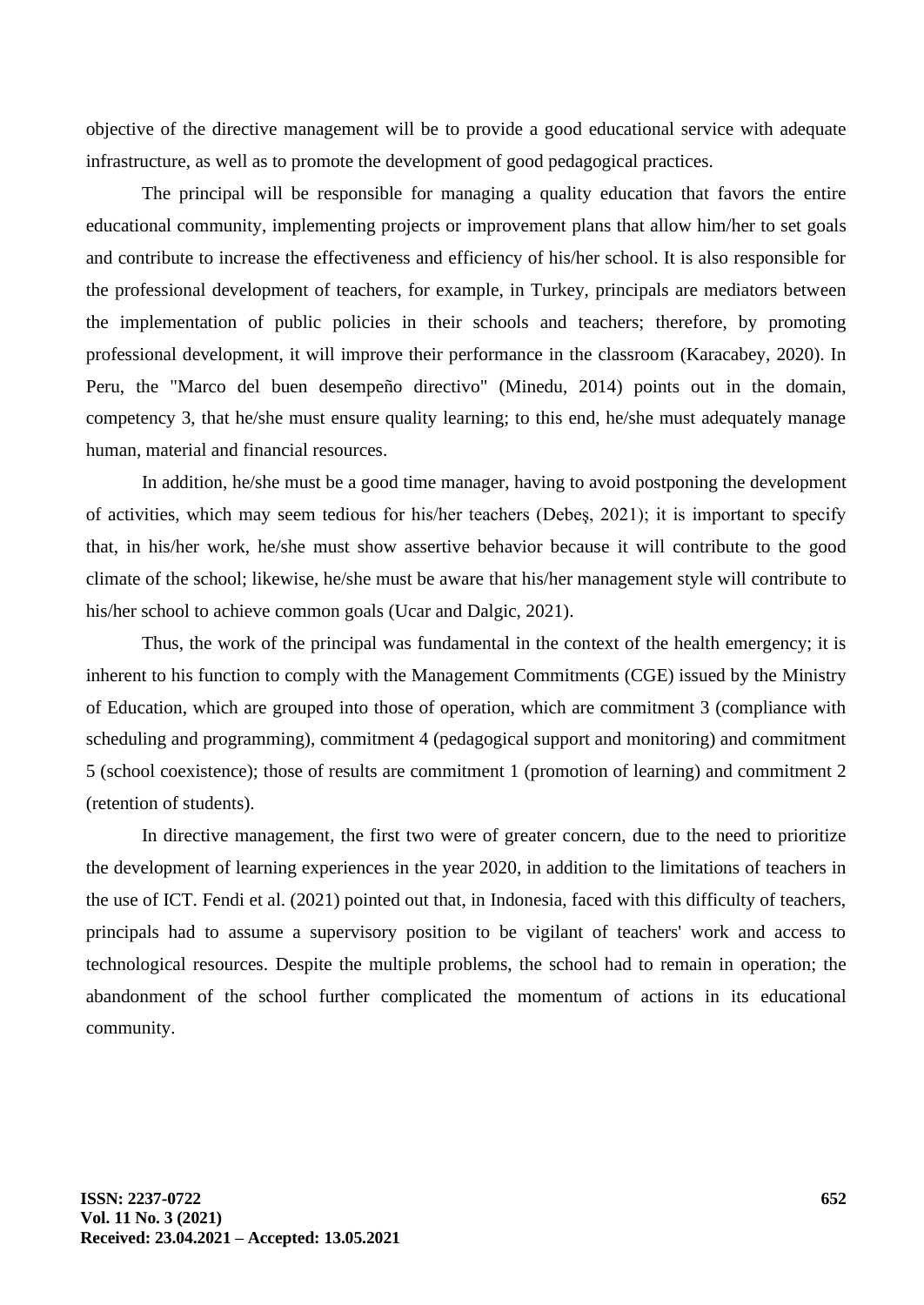#### **4. Boosting the Quality of Education**

Education has not evidenced major changes in recent decades; rather, it has remained stagnant (Fullan, 2020); because of the pandemic, education is on the way or in transition of a change and it can become an agent of development.

Quality is reflected in multiple indicators (Madani, 2019); Unesco, in education for all, promoted the basis for quality training in which learning achievements are achieved (Vaillant and Rodriguez, 2018); in addition to adequate conditions being available and inclusive; for Russell and Bray (2013), quality can enable regulations and certifications; on the other hand, Dorozhkin et al. (2019) and Cheng (2011) contemplate the human resource as the training of teachers; quality offers satisfaction and the indicator will be in the service. On the other hand, according to Romero (2015), quality indicators are found in the academic performance of students.

In Peru, according to the General Education Law, Article 13 emphasizes the formation of students and learning; therefore, a quality education is one that achieves in students the expected achievements in their learning experiences; principals must promote Knowledge Management (KM) to evidence whether the school is complying in imparting the expected learning; therefore, Standardized Censal Evaluations (ECE) are applied which are supervised by the Office for the Measurement of the Quality of Learning (UMC).

The success of students, frequently, is evaluated in academic performance; however, it should be more comprehensive as the school contributes to the formation of good citizens (Quaresma, 2019). Precisely, in the promotion of educational quality from the management, other aspects should have been addressed, although the most transcendental indicator is the achievement indicators in the ECE test, these were not carried out, in addition for the authorities of the Minedu, the years 2020 and 2021 are atypical school periods due to multiple difficulties such as connectivity, dropout and lack of digital competencies; it was decided that students who did not reach the desired competencies would pass with a system they called "guided promotion", in which the student will have several opportunities to achieve the competencies.

These actions, driven by a series of regulations of the Minedu, demanded that the directors, according to the GCs, provide the necessary guidelines to the members of the educational community in the context of the health emergency; for example, an extraordinary infrastructure is no longer considered; but the ways of connectivity to reach the approach with the students in both public and private schools.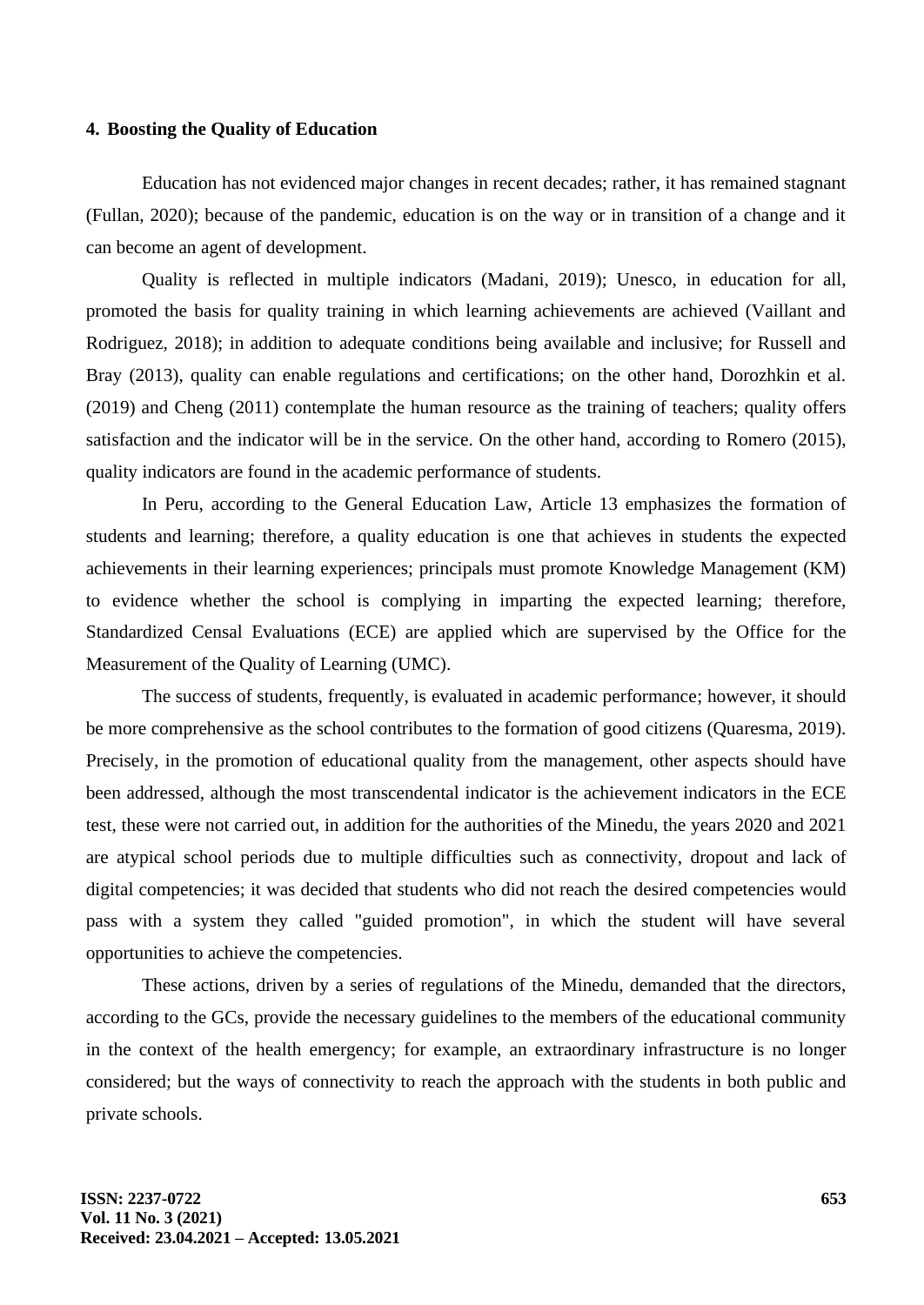For the development of this study, the recommendations of the National System of Evaluation, Accreditation and Certification of Educational Quality (Sineace) were taken; this institution suggests the use of the PDCA model, by Deming, in such a way that, when performing a self-evaluation of the institution, it allows implementing continuous improvement plans; during the sanitary emergency, schools had to adapt to the new requirements; then it was necessary to implement improvement plans, in addition, from the Minedu, regulations were given as the execution of plans for adaptation to the new academic context.

Finally, García et al. (2018) indicate that the Organization for Economic Cooperation and Development (OECD) supports quality education through the use of competencies that will be evidenced in the expected learning achievements.

This study was considered innovative, because it invites the academic community to reflect on the issue of quality; it is crucial, from education, to establish guidelines with international criteria that are adapted to the reality of each country, having to consider the new scenario that demands the health emergency, in which the quality in the educational service, in our opinion, will be in the issue of connectivity, of being adequate communication with students; in synchronous or asynchronous classes, the expected learning achievements can be achieved. It is left open to the academic community to continue exploring how intuitive the platforms have been or how favorable was the implementation of remote education by the Peruvian government with the programming of "I learn at home"; in addition to establishing comparisons with the experiences of other countries.

Strength of this study is that it was conducted on a sample of 84 principals; that is, it was applied to 84 schools belonging to private schools, which, in Peru, were quite affected during this period, a topic that deserves future study.

According to the exploration of the academic information on the subjects of study, the objective was to explain the incidence of management and the promotion of educational quality during the health emergency.

# **5. Methodology**

This research used the quantitative, non-experimental approach of causal relationship between two variables, with descriptive design. The study population consisted of 84 principals, with the inclusion criterion being that they belong to private RBE schools located in Metropolitan Lima. For the collection of information on the management variable, which has four dimensions: institutional management, pedagogical management, administrative management and community management, a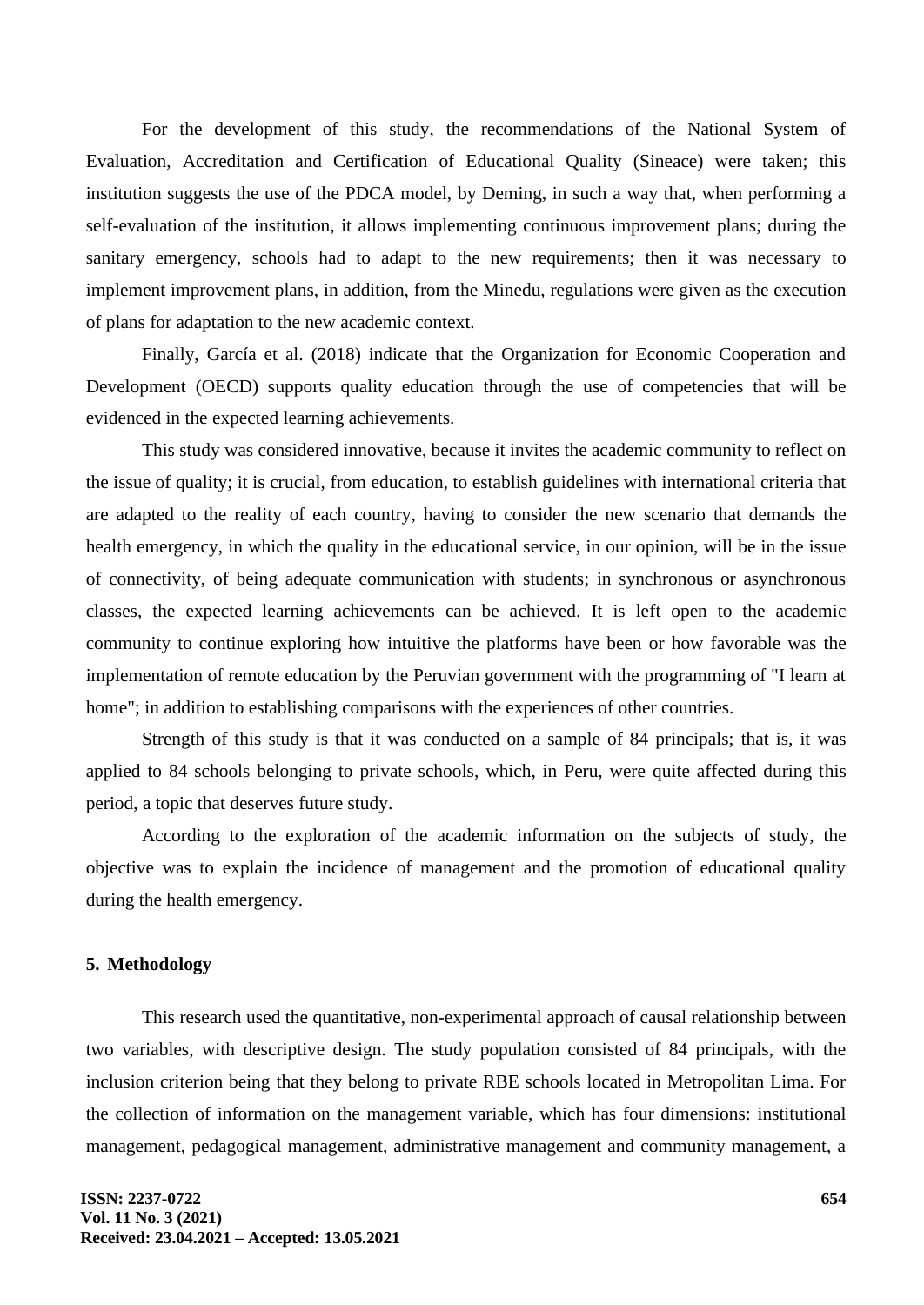Likert scale questionnaire was constructed with 22 items, which was validated by expert judgment; in the same way, a Likert scale questionnaire with 22 items was constructed for the educational quality variable, which took the dimensions according to the Deming Cycle: plan, do, verify and act, in which a Likert scale questionnaire with 22 items was also elaborated.

Due to the situation, the instrument was distributed by means of a Google form; likewise, the necessary information was provided to allow the application of this study.

# **6. Results**

According to the statistical processing of the information collected, the data obtained for the educational quality variable in the dimensions planning, doing, verifying and acting.

| Tuble 1 Companion of the Percentages of the Dimensions of Baucational Quantity |                            |                 |                |               |      |  |  |  |  |  |
|--------------------------------------------------------------------------------|----------------------------|-----------------|----------------|---------------|------|--|--|--|--|--|
|                                                                                | <b>Educational quality</b> | <b>Planning</b> | D <sub>0</sub> | <b>Verify</b> | Act  |  |  |  |  |  |
| Low                                                                            |                            |                 | 2.4            | 1.2           | 1.2  |  |  |  |  |  |
| Acceptable                                                                     | 2.4                        | 4.8             | 3.6            | 17.9          | 17.9 |  |  |  |  |  |
| Expected                                                                       | 35.7                       | 25.0            | 35.7           | 41.7          | 41.7 |  |  |  |  |  |
| Outstanding                                                                    | 61.9                       | 70.2            | 58.3           | 39.3          | 39.3 |  |  |  |  |  |
| Total                                                                          | 100.0                      | 100.0           | 100.0          | 100.0         |      |  |  |  |  |  |

Table 1- Comparison of the Percentages of the Dimensions of Educational Quality

According to the information in table 1, the dimensions that obtained the highest percentages, from the managers' perception, were planning with 70.2 % and doing with 58.3 %. Both are located in the outstanding level.

Figure 1 - Comparison of the Percentages of the Dimension Educational Quality

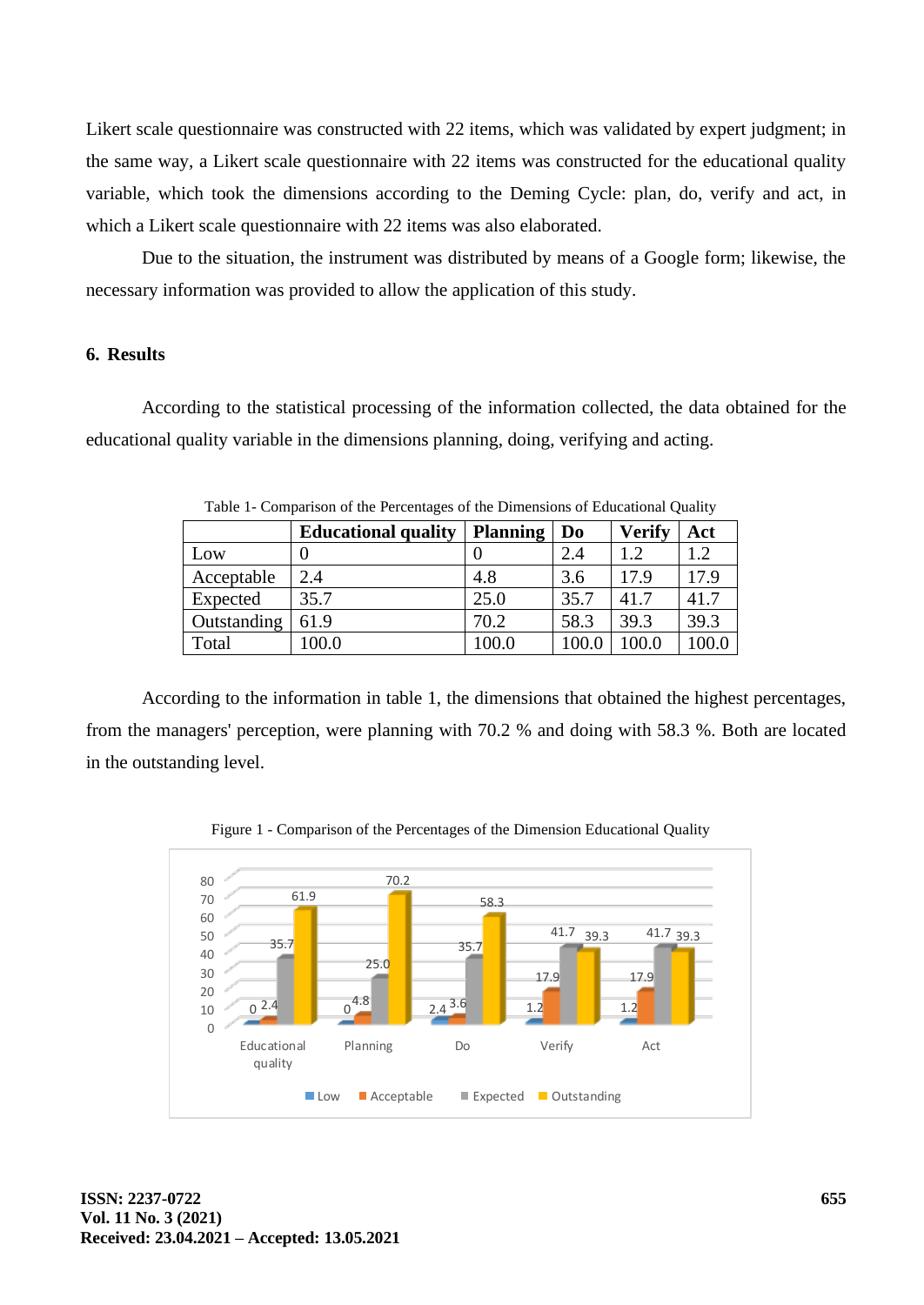The information in the graph allowed inferring, with greater accuracy, that the perception of the managers is at an outstanding and acceptable level.

According to the inferential statistics using logistic regression, the information obtained was:

| ັ                    |             |                   |                    |        |                 |       |                         |              |
|----------------------|-------------|-------------------|--------------------|--------|-----------------|-------|-------------------------|--------------|
|                      |             | <b>Estimation</b> | Error<br>deviation | Wald   | gl              | Sig.  | 95% confidence interval |              |
|                      |             |                   |                    |        |                 |       | Lower                   | <b>Upper</b> |
|                      |             |                   |                    |        |                 |       | Límit                   | Límit        |
| Umbral               | Quality Ed. | $-5.783$          | 1.091              | 28.113 | 1               | 0.000 | $-7.921$                | $-3.646$     |
|                      | acceptable  |                   |                    |        |                 |       |                         |              |
|                      | Calid. Ed.  | $-1.289$          | 0.314              | 16.897 |                 | 0.000 | $-1.904$                | $-0.674$     |
|                      | Esperado    |                   |                    |        |                 |       |                         |              |
| Ubication            | Manag.      | $-5.151$          | 1.577              | 10.665 |                 | 0.001 | $-8.243$                | $-2.060$     |
|                      | Acceptable  |                   |                    |        |                 |       |                         |              |
|                      | Dir.        |                   |                    |        |                 |       |                         |              |
|                      | Manag. Dir. | $-2.503$          | 0.599              | 17.436 | 1               | 0.000 | $-3.678$                | $-1.328$     |
|                      | expected    |                   |                    |        |                 |       |                         |              |
| Cox and Snell: 0.474 |             | Nagelkerke: 0.622 |                    |        | McFadden: 0.447 |       |                         |              |

Table 2 - Index of Management and Educational Quality Parameters

With regard to the directive management variable, the linear logistic regression has an acceptable perception, according to the Wald coefficient that exceeds 4.00 and is 15.154 %, being significant because it obtained the value of 0.00 in which p value < 0.05 and a lower limit of -3.675. The educational quality variable remained at the acceptable level according to the Wald coefficient 28.113 %, a p value of 0.00 and a lower limit of -7.921.

These results show that the managers adequately developed their function during the health emergency, in which they had to execute concrete actions implemented in their schools; according to their perception, they are located at an acceptable level; if the ranges used were low, expected, acceptable and outstanding, they show that they are above the average required in their management.

### **7. Discussion**

The findings found could be confronted with information from other research.

Díez et al. (2018) studied fourteen Spanish schools that had implemented some QA model, the EFQM Excellence Model and the Integrated Quality Project Model (IQP); a sample of 42 principals and 272 teachers was used, this study agrees with the need, from the managers, to implement continuous quality improvement plans, which are accompanied with a recognition or certification; However, the authors, as a reflection, point out that the good school performance of students should be evidenced, so they agree with the findings of this study that the implementation of improvement plans shows that there is interest in providing quality education.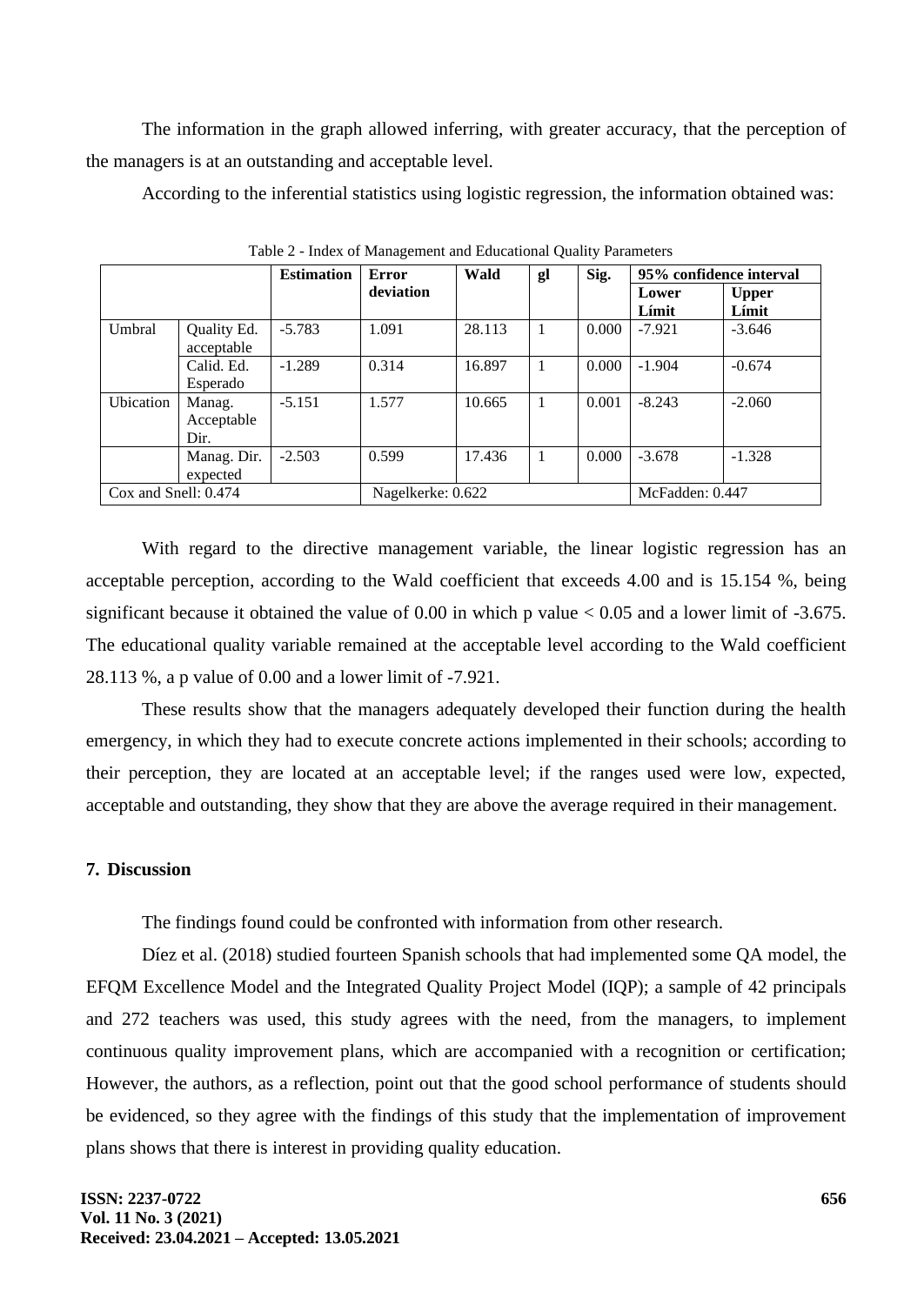For Stray and Wood (2020), who conducted a comparative study of public policies on education according to OECD recommendations and the Pisa tests in New Zealand and Norway, they put forward the idea of a cosmopolitan capital, which is on a par with globalization; Therefore, these standardized evaluations serve to measure and increase competitiveness, the study to analyze the issue of public policies had as participants five officials who implement these provisions, this research is relevant to this study because, in Peru, educational quality is measured according to the results of these evaluations, which are not very favorable for our country in recent years.

The study by Gallegos Ruiz and Tinajero (2021) has several similarities with the research developed; the authors conducted a case study with an assistant principal in Veracruz (Mexico), responsible for implementing a results management workshop in her institution; she faced multiple difficulties in implementing this improvement plan in the context of the pandemic; she proved to be resilient and fulfilled the function entrusted to her. As well as the managers in this research who demonstrated this attitude and promoted in their schools the provisions of the Ministry of Education to provide quality learning experiences.

On the other hand, Sotelo and Figueroa (2017) investigated the educational service taking as a study sample 28 teachers and 24 pedagogical administrators from Durango (Mexico); they concluded that the better the institutional climate, the better the educational service was provided; although this study is not located in the context of emergency, it coincides in the importance of human resources for the implementation of improvements, a function of the manager from its management.

In the study by Hernández-Ortega and Álvarez-Herrero (2021), which was a mixed research, with the participation of 3764 Spanish teachers, who expressed their perception regarding educational issues with respect to the pandemic and the accompaniment of their administrators, the findings coincide very much with those described in this study, mainly, the issue of gaps, the authors call them sociocultural gaps; They found a 60% acceptance of cooperative work with the directors; it coincides with our study on the issue of implementing actions in the context of the pandemic with teachers, in addition to carrying out pedagogical workshops.

# **8. Conclusion**

The health emergency caused by COVID-19 has determined significant changes in education worldwide; the school moved from the physical environment to virtual environments; the directors as managers to ensure educational quality; according to Peruvian regulations, they had to demonstrate learning achievements that would be measured in the results of the ECE tests; However, the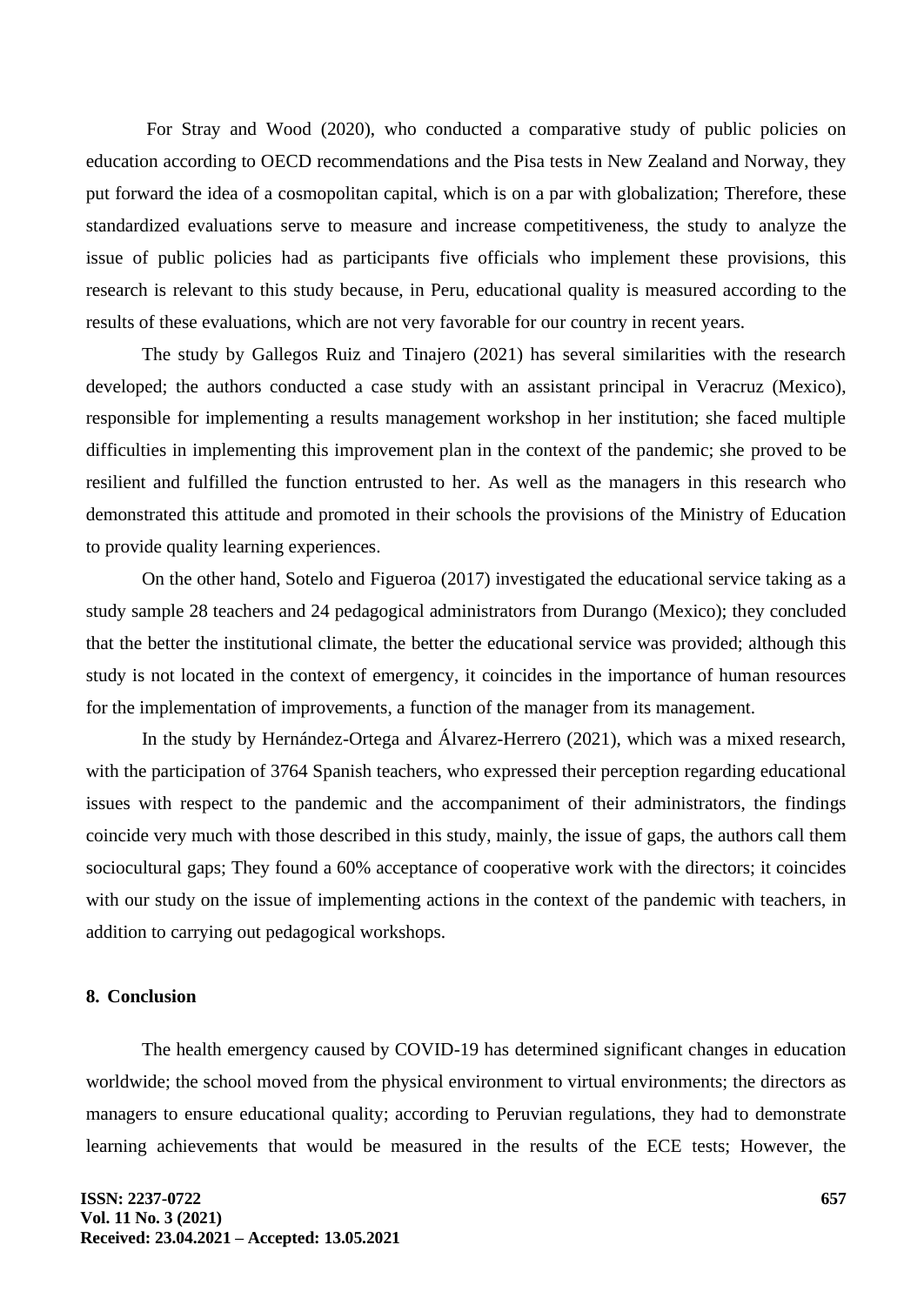pandemic has prevented these evaluations from taking place, in addition to the transfer of students from private to public schools and the increase of school dropouts have not allowed to establish if the learning achievements of 2020 have been achieved, so that the Minedu established the guided promotion, benefiting those students who had difficulties in the development of the school period during the health emergency, so that in 2021 they can overcome the academic deficiencies and reach the required competencies in their study cycle.

According to this new scenario, it is complicated to measure the quality of learning achievements; another indicator is the infrastructure; but the physical environments are not being used; therefore, the management commitments had to implement improvement projects; this study contemplated that the directors, from their management, sought connectivity with the students and trained their teachers in digital tools that would allow them to develop meaningful learning experiences in distance education.

Finally, according to the statistical processing, the results showed that the expected performance of the managers was acceptable, quite favorable to determine that they are performing an adequate function.

#### **References**

Almodóvar-López, M., Atiles, J., Chavarría-Vargas, A., Días, M. and Zúñiga-León, I. (2020). Remote teaching doesn't come without challenges. *Educare Electronic Journal, 24*(Supplement), 1–4. https://doi.org/10.15359/ree.24-s.15

Cheng, Y. (2011). Towards the 3Rd Wave School Leadership. *Revista de Investigación Educativa*, *29*(2), 253–275.

Cózar-Gutiérrez, R., De Moya-Martínez, M., Hernández-Bravo, J. and Hernández-Bravo, J. (2016). Knowledge and use of information and communications technologies (tic) according to the learning style of future teachers. *University Training, 9*(6), 105–118. https://doi.org/10.4067/S0718-50062016000600010

Debeş, G. (2021). The Predictive Power of Emotional Intelligence on Self Efficacy : a Case of School Principals. *International Online Journal of Education and Teaching (IOJET), 8*(1), 148–167.

Ombudsman's Office. (2020). *Pandemic Education*. https://www.defensoria.gob.pe/wpcontent/uploads/2020/08/Serie-Informes-Especiales-N<sup>or</sup>-027-2020-DP-Education-front-toemergency-health.pdf

Diaz-Barriga-Arceo, F. and Barrón-Tirado, M. (2020). Curriculum and pandemic: Time for crisis and opportunity for disruption. *Educare Electronic Journal, 24*(Supplement), 1–5. https://doi.org/10.15359/ree.24-s.3

Díez, F., Iraurgi, I. y Villa, A. (2018). Quality management in schools: Analysis of mediating factors. *South African Journal of Education*, *38*(2), 1–8. https://doi.org/10.15700/saje.v38n2a1388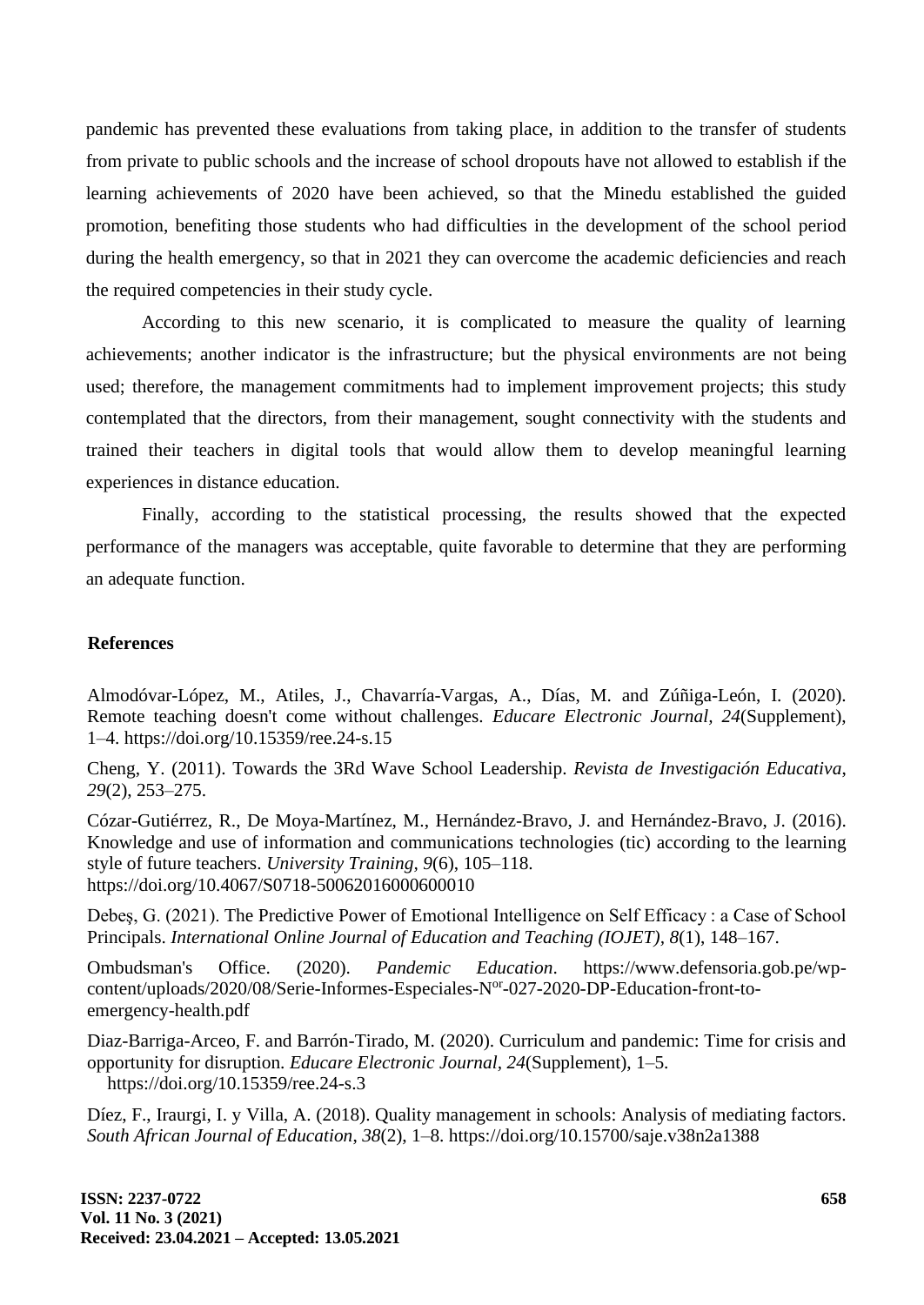Dorozhkin, E., Moskalenko, M., Larionova, M., Lyzhin, A. y Korotaev, I. (2019). Individual educational paths as factor of enhancing of future teachers training quality. *Utopia y Praxis Latinoamericana*, *24*(Extra5), 180–188.

Esposito, S., Cotugno, N. y Principi, N. (2021). Comprehensive and safe school strategy during COVID-19 pandemic. En *Italian Journal of Pediatrics* (Vol. 47, Número 1). https://doi.org/10.1186/s13052-021-00960-6

Fendi, H., Hanafi, I., Ayu Monia, F., Sudarman, M. y Eka, R. (2021). Online-Based Academic Supervision during the Covid-19 Pandemic. *Journal of Physics: Conference Series*, *1779*(1), 012027. https://doi.org/10.1088/1742-6596/1779/1/012027

Fullan, M. (2020). Learning and the pandemic: What's next? *Prospects*, *49*(1–2), 25–28. https://doi.org/10.1007/s11125-020-09502-0

Gallegos, I. and Tinajero Villavicencio, M. (1970). Resilience and demands for education policy during the health contingency. *Latin American Journal of Educational Studies, 50*(SPECIAL), 121–142. https://doi.org/10.48102/rlee.2020.50.especial.98

García, F., Juárez, S. y Salgado, L. (2018). School management and educational quality. *Rev. Cubana Edu. Superior*. http://scielo.sld.cu/scielo.php?script=sci\_arttext&pid=S0257-43142018000200016

Gestión, N. (2020). *Some 300,000 Peruvian schoolchildren drop out amid the pandemic | PERU | GESTIÓN*. https://gestion.pe/peru/unos-300000-escolares-peruanos-desertan-en-medio-de-lapandemia-noticia/

Gonzales-Sánchez, A., Trujillo, N. y Ocaña-Fernández, Y. (2021). Management in strengthening social - emotional competence during health emergencies.pdf. *Tempos e espacos em educacao*. https://seer.ufs.br/index.php/revtee/article/view/15111/11412

Hayes, S., Flowers, J. y Williams, S. (2021). "Constant Communication": Rural Principals' Leadership Practices During a Global Pandemic. En *Frontiers in Education* (Vol. 5). https://doi.org/10.3389/feduc.2020.618067

Hernández-Ortega, J. and Alvarez-Herrero, J. (2021). Educational management of coVID-19 confinement: perception of the teacher in Spain. *Spanish Journal of Comparative Education, 38*(38), 129. https://doi.org/10.5944/reec.38.2021.29017

Karacabey, M. (2020). School Principal Support in Teacher Professional Development. *International Journal of Educational Leadership and Management*, *9*(2020), 54–75. https://doi.org/10.17583/ijelm.2020.5158

Leon, G. (2021). Dropout was exacerbated in 2020: an X-ray to education. *Journal The Republic*. https://data.larepublica.pe/abandono-escolar-2020-radiografia-educacion/

Madani, R. (2019). Analysis of Educational Quality, a Goal of Education for All Policy. *Higher Education Studies*, *9*(1), 100. https://doi.org/10.5539/hes.v9n1p100

Manzano-Sánchez, D., Valero, A. and Hortig-ela-Alcalá, D. (2021). Educational system and action before the COVID-19 pandemic: opinion and prospects for improvement according to teachers. *Spanish Journal of Comparative Education, 38*(38), 112. https://doi.org/10.5944/reec.38.2021.28771

Minedu. (2014). *Good performance framework of the manager.* 56. http://www.minedu.gob.pe/DeInteres/xtras/marco\_buen\_desempeno\_directivo.pdf